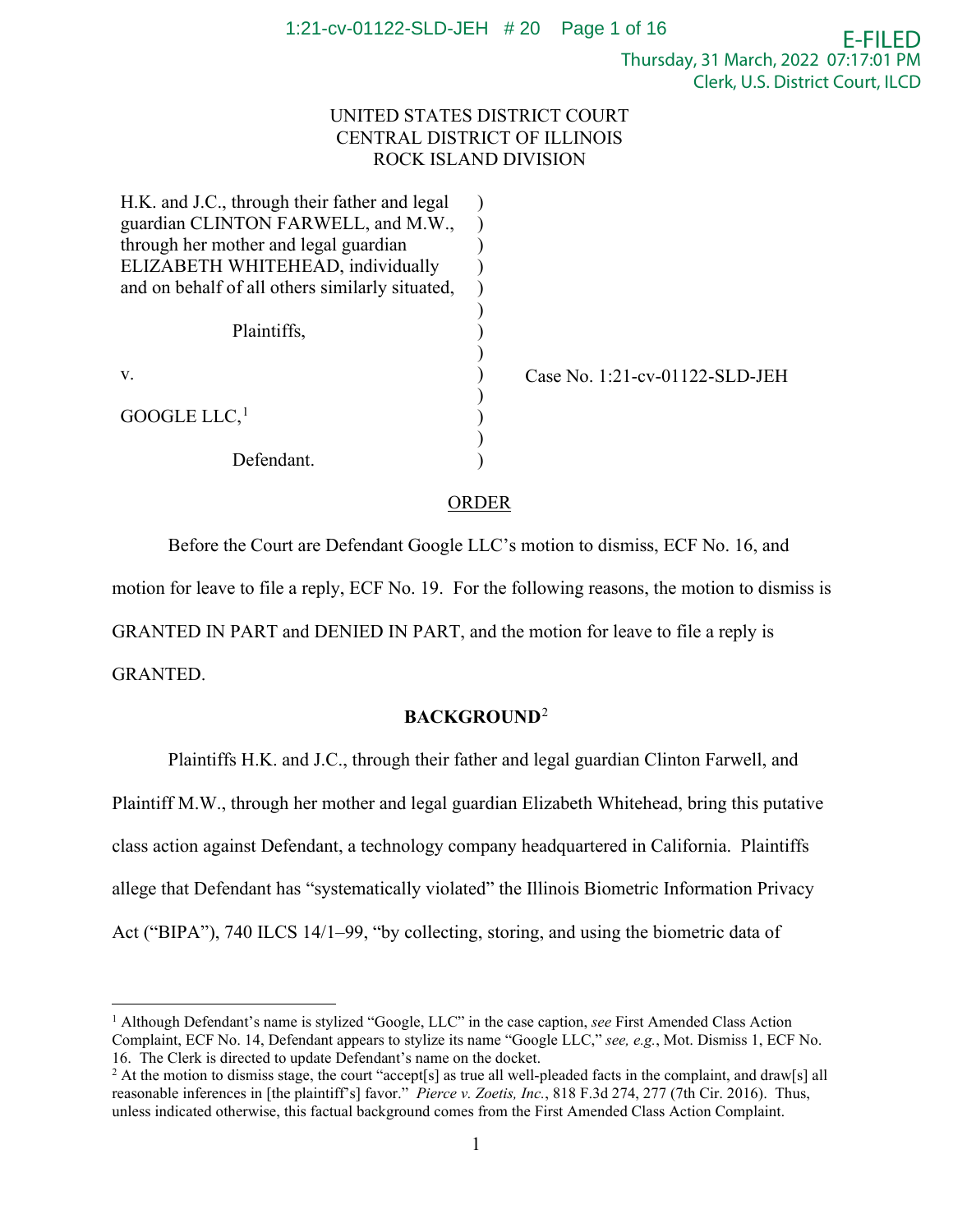### 1:21-cv-01122-SLD-JEH # 20 Page 2 of 16

millions of school children throughout the country . . . without seeking, much less obtaining the requisite informed written consent from any of their parents or other legal guardians." First. Am. Class Action Compl. 14, ECF No. 14. "Specifically, Google provides its 'ChromeBook'<sup>3</sup> laptops to grade schools, elementary schools, and high schools nationwide, who in turn make these computing devices available for use by children who attend their schools." *Id.* ¶ 26. The laptops are pre-installed with Defendant's "'G Suite for Education'<sup>4</sup> platform, a cloud-based service used by young students all across the country, including the state of Illinois." *Id.* To drive adoption of ChromeBooks and alleviate privacy concerns, Defendant assured students, parents, and educators it would only collect education-related data from students using "G Suite for Education." Defendant also promised not to mine student data for its own commercial purposes. Such representations were significant because Defendant maintains services, such as Google Photos, utilizing facial recognition technology, "s[ells] licenses to its Google Photos APIs, including APIs that enable the use of its facial recognition technology, to various mobile application developers, and derives substantial commercial profit from such sales."<sup>5</sup> *Id.* ¶ 24.

Plaintiffs allege that, contrary to Defendant's privacy-related promises, features on "G Suite for Education" instruct schoolchildren to speak into their ChromeBook's recording device and look into its camera. Defendant subsequently records the "acoustic details and characteristics of their voices" and "scans and images the geometry of their faces," then "extracts, collects, stores, and catalogs" the students' voiceprints and face templates, which are unique biometric identifiers. *Id.*  $\P$  30, 31. Defendant's technology then "compares the

<sup>&</sup>lt;sup>3</sup> Defendant stylizes this term as "Chromebook." *See, e.g.*, Mot. Dismiss 18. But the Court follows Plaintiffs' stylization to reflect the First Amended Class Action Complaint.

<sup>&</sup>lt;sup>4</sup> Defendant indicates "G Suite for Education" is a prior name for the platform, which was renamed "Google Workspace for Education." *See* Mot. Dismiss 2 n.2. But to reflect the First Amended Class Action Complaint, the Court uses the phrase Plaintiffs use.

<sup>5</sup> The term "API" is not defined anywhere in the First Amended Class Action Complaint. *See* First Am. Class Action Compl. ¶¶ 1–64.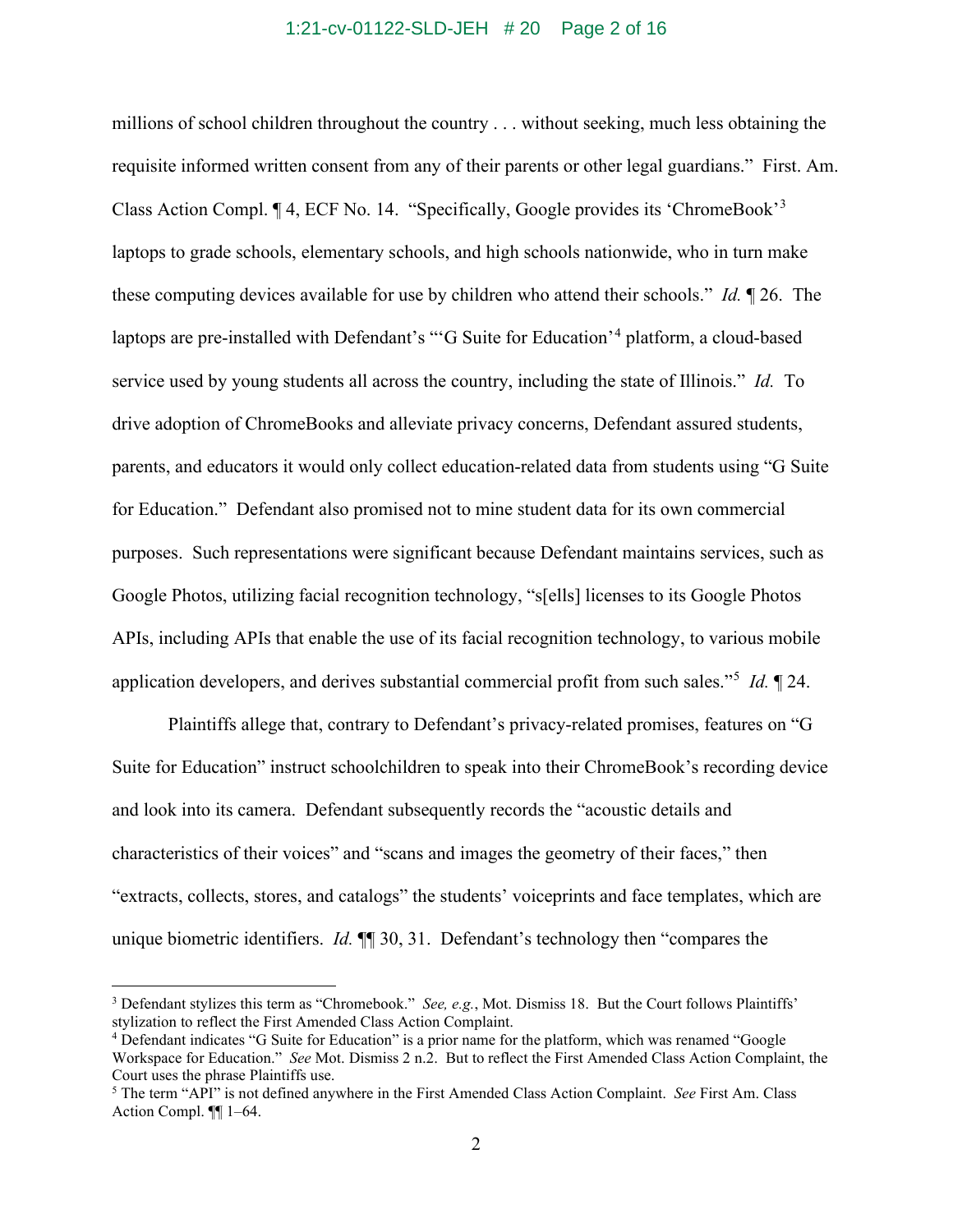### 1:21-cv-01122-SLD-JEH # 20 Page 3 of 16

generated voiceprint or face template against the voiceprints and face templates already stored in its database" to improve the functionality of the platform, improve the quality of the collected voiceprints and face templates, "identify children by name[,] . . . [and] recognize childrens' [sic] gender, age, and location." *Id.* ¶¶ 32, 33.

Plaintiffs, who are elementary and middle school students in McDonough County, Illinois and Kane County, Illinois, were provided ChromeBooks pre-installed with "G Suite for Education" by officials at their schools. Plaintiffs used accounts linked to their names and other personal details that Defendant had established for them. When Plaintiffs used features of the platform that required them to speak into their laptops' audio recording devices and look into their cameras, Defendant recorded their voices, imaged their faces, and collected their biometric data for its database.

That Defendant collected Plaintiffs' biometric data was "unbeknownst to Plaintiffs H.K., J.C. or their father, Clinton Farwell, and unbeknownst to Plaintiff M.W. or her mother, Elizabeth Whitehead." *Id.* 141. Neither Farwell nor Whitehead, whom Plaintiffs indicate are their legal guardians and "authorized representative[s]," received a disclosure from Defendant that it would collect, capture, otherwise obtain, or store Plaintiffs' biometric data. *Id.* ¶ 44. Nor did Farwell or Whitehead "consent[], agree[], or g[i]ve permission—via a written release or otherwise—to authorize" Defendant's data collection. *Id.* Accordingly, Plaintiffs contend Defendant has collected students' biometric data without notice or consent in violation of 740 ILCS 14/15(b) (" $\S$  15(b)") and without a written, publicly available retention and destruction schedule in violation of 740 ILCS 14/15(a) ("§ 15(a)").

Plaintiffs first filed this putative class action in Illinois state court, which Defendant removed to this Court on April 20, 2021. *See* Not. Removal 1, ECF No. 1. Defendant moved to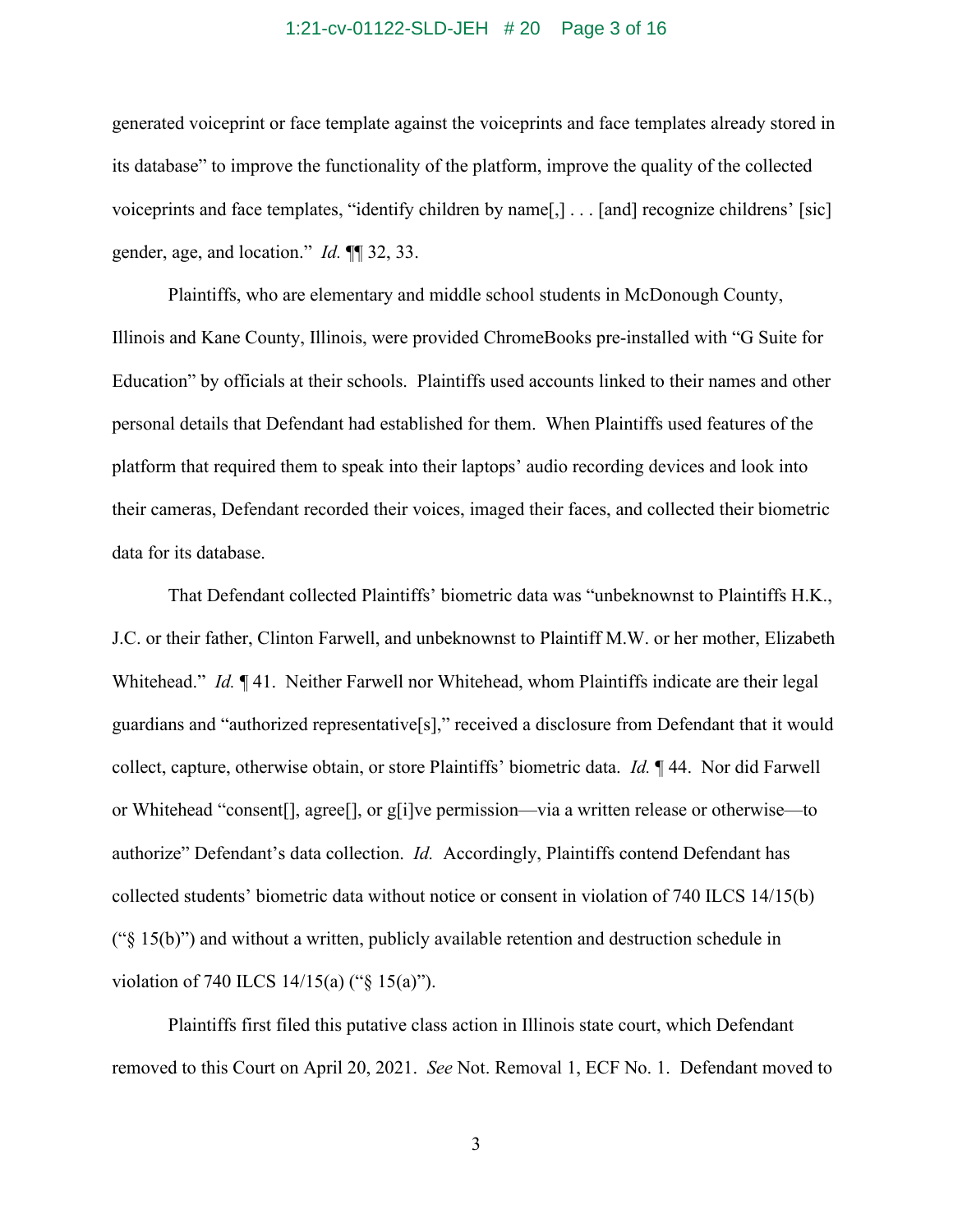# 1:21-cv-01122-SLD-JEH # 20 Page 4 of 16

dismiss Plaintiffs' complaint, ECF No. 11, after which Plaintiffs filed the First Amended Class Action Complaint, mooting Defendant's motion, *see* July 2, 2021 Text Order; *see also* Civil LR 7.1(E) ("Whenever an amended pleading is filed, the Clerk will moot any motion attacking the original pleading."). Defendant filed the instant motion to dismiss on August 2, 2021. *See* Mot. Dismiss 1. Plaintiffs responded, ECF No. 18, and Defendant filed a motion for leave to file a response, ECF No. 19.

#### **DISCUSSION**

### **I. Defendant's Motion for Leave to File a Reply**

"No reply to [a] response [to a motion that is not a summary-judgment motion] is permitted without leave of Court." *See* Civil LR 7.1(B)(3). Defendant argues that its reply will "aid the Court with the disposition of . . . novel legal issues," address documents that were attached to Plaintiffs' response and are extrinsic to the First Amended Class Action Complaint, and serve the interest of completeness. *See* Mot. Leave File Reply 1–3. Plaintiffs do not oppose Defendant's motion. *See id.* at 1. Accordingly, Defendant's motion for leave to file a reply is granted. *See Shefts v. Petrakis*, No. 10-cv-1104, 2011 WL 5930469, at \*8 (C.D. Ill. Nov. 29, 2011) ("Typically, reply briefs are permitted if the party opposing a motion has introduced new and unexpected issues in his response to the motion, and the Court finds that a reply from the moving party would be helpful to its disposition of the motion . . . ."). The Clerk is directed to file Defendant's reply, Mot. Leave File Reply Ex. A, ECF No. 19-1 ("Reply"), on the docket.

### **II. Motion to Dismiss**

#### **a. Legal Standard**

A complaint must contain "a short and plain statement of the claim showing that the pleader is entitled to relief." Fed. R. Civ. P. 8(a)(2). A party may move to dismiss a complaint if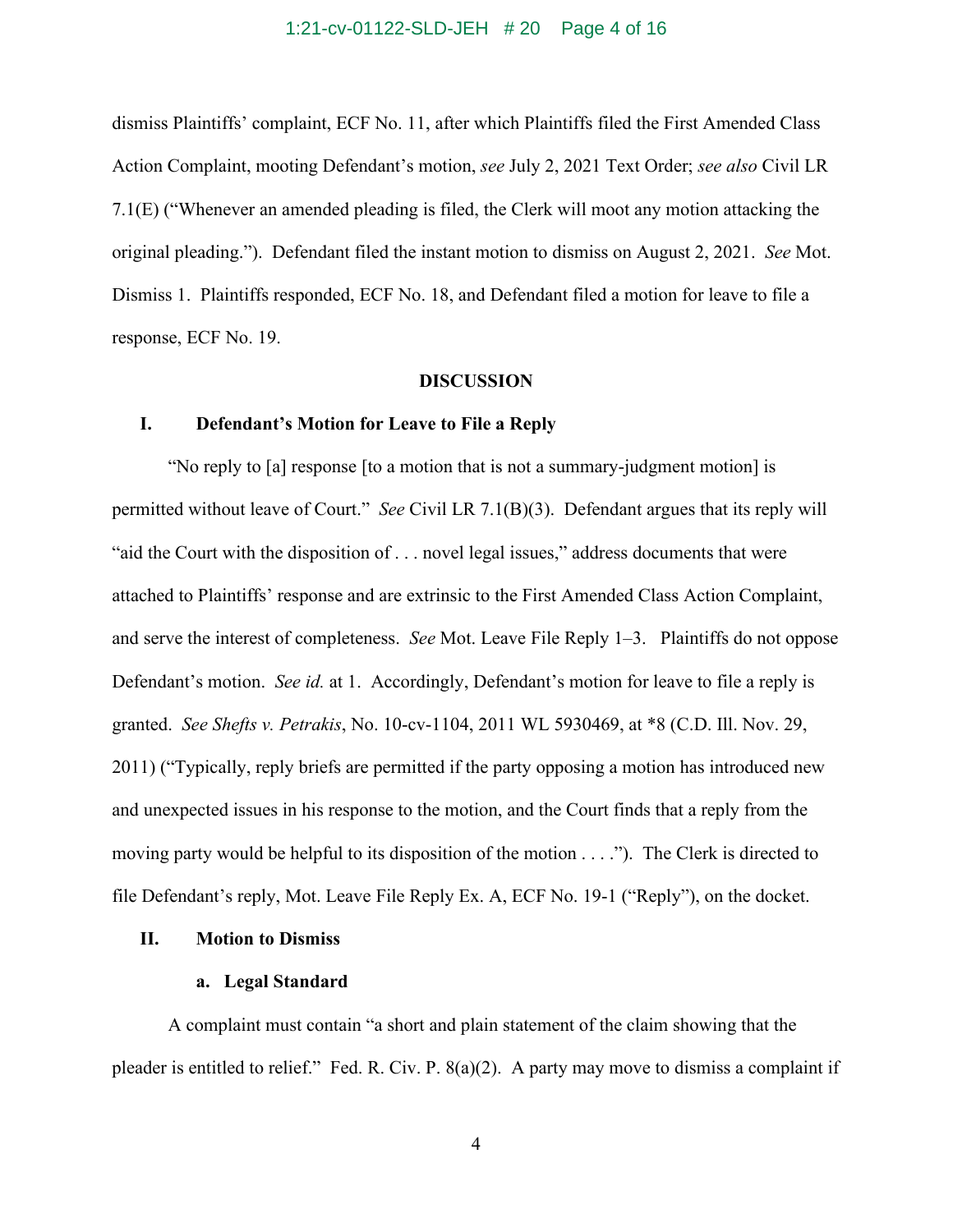### 1:21-cv-01122-SLD-JEH # 20 Page 5 of 16

it fails to state a claim upon which relief can be granted. *Id.* 12(b)(6). To analyze the sufficiency of a complaint, the court "must construe it in the light most favorable to the plaintiff, accept well-pleaded facts as true, and draw all inferences in the plaintiff's favor." *Carlson v. CSX Transp., Inc.*, 758 F.3d 819, 826 (7th Cir. 2014). A court must "determine whether [the complaint's well-pleaded factual allegations] plausibly give rise to an entitlement to relief." *Ashcroft v. Iqbal*, 556 U.S. 662, 679 (2009). These allegations must "raise a right to relief above the speculative level." *Tamayo v. Blagojevich*, 526 F.3d 1074, 1084 (7th Cir. 2008) (quotation marks omitted); *see also Carlson*, 758 F.3d at 826–27 ("A claim must be plausible rather than merely conceivable or speculative, meaning that the plaintiff must include enough details about the subject-matter of the case to present a story that holds together." (citations and quotation marks omitted)).

# **b. Analysis**

Defendant raises three separate arguments for dismissal. Mot. Dismiss 1–2. First, Defendant argues that Plaintiff H.K.'s claim must be dismissed because BIPA is explicitly and implicitly preempted by the federal Children's Online Privacy Protection Act ("COPPA"), 15 §§ U.S.C. 6501–06, which regulates the online collection of personal information from children who, like H.K., are under the age of 13 *See* Mot. Dismiss 8–12. Second, Defendant argues that the Illinois Student Online Personal Protection Act ("SOPPA"), 105 ILCS 85/1–99, exclusively governs the collection, use, and protection of personal data, including biometric data, in Illinois K–12 schools. *See* Mot. Dismiss 12–18. Third, Defendant argues that Plaintiffs' First Amended Class Action Complaint fails to plausibly state a claim for relief under BIPA. *See id.* at 18–22. The Court will begin by examining whether Plaintiffs have stated a claim and then address the COPPA and SOPPA issues.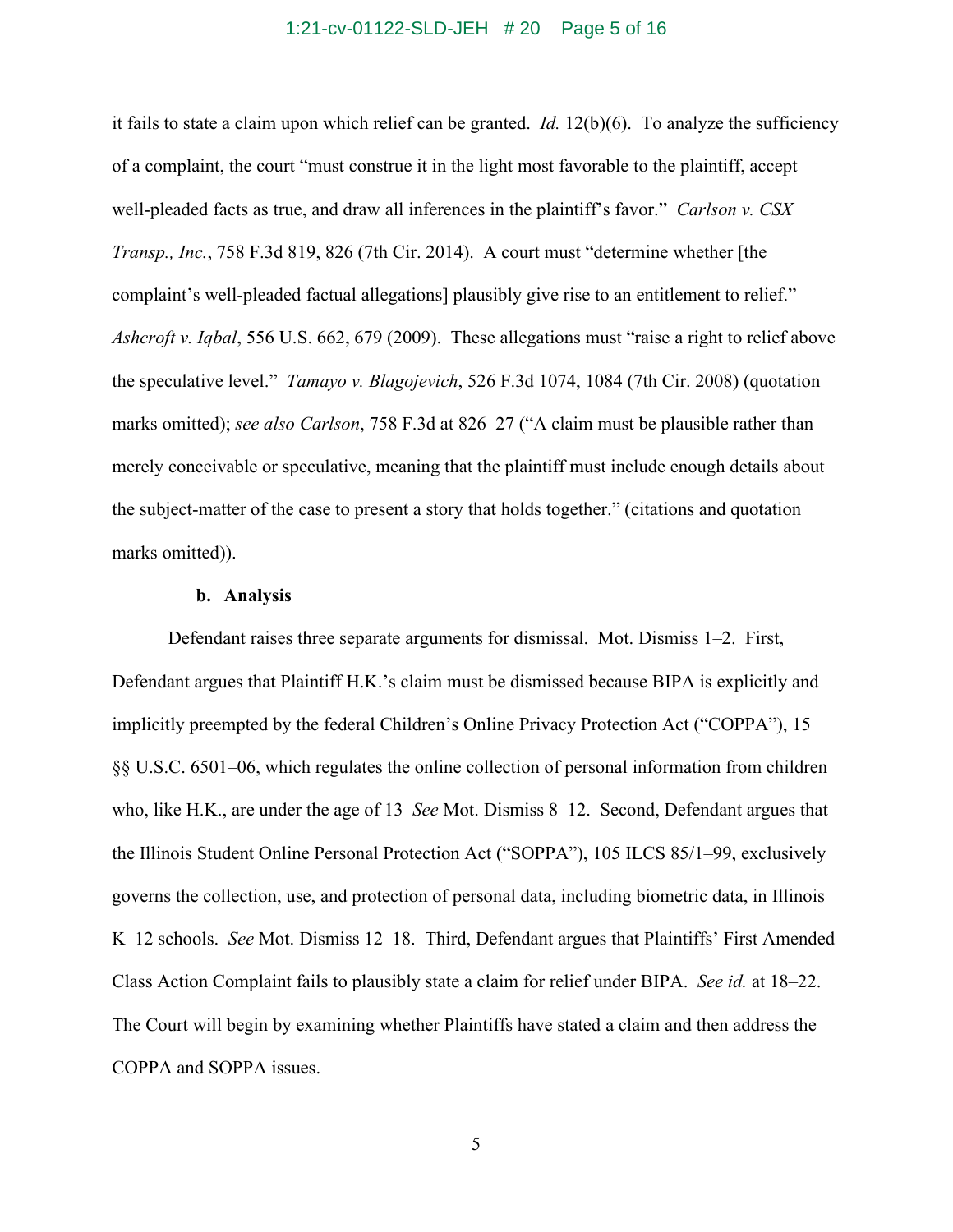### **i. Failure to State a Claim**

Defendant contends Plaintiffs' First Amended Class Action Complaint fails to plausibly suggest that Defendant collected Plaintiffs' biometric data and "merely restates BIPA's statutory language with a varnish of technospeak." *See id.* at 18–19. The gist of this argument is that Plaintiffs' claims that Defendant has gathered students' biometric data simply do not "hold together" without additional factual allegations. *See id.* at 21 (quotation marks omitted).

To suggest Plaintiffs' allegations are insufficient to support an inference that Google collected biometric data from students, Defendant relies primarily on two cases. *See id.* at 19, 22; *see also* Reply 18. Upon inspection, neither is particularly helpful to its argument. The court in *In re Facebook Biometric Information Privacy Litigation* did not address whether the plaintiffs' factual allegations were sufficient to render the inference of data collection plausible: The defendant had moved to dismiss the complaint because it disputed that the relevant data was subject to BIPA. *See* 185 F. Supp. 3d 1155, 1170–72 (N.D. Cal. 2016). *Heard v. Becton, Dickinson & Co.*, 440 F. Supp. 3d 960 (N.D. Ill. 2020) ("*Heard I*"), is also distinguishable: In that case, the court dismissed the plaintiff's complaint because he did not allege how the defendant, which manufactured the Pyxis automated medication dispensing system, came to possess the plaintiff's data after he scanned his fingerprint to access Pyxis at work, *see id.* at 963, 966–69. However, the *Heard I* court cited *Neals v. PAR Technology Corporation*, 419 F. Supp. 3d 1088 (N.D. Ill. 2020), for the proposition that "to state a claim for a Section 15(b) violation, the plaintiff did not need to substantiate her allegation that [the defendant] collected her biometric information," *Heard I*, 440 F. Supp. 3d at 967 (alteration in original) (quotation marks omitted). As such, it was sufficient in *Heard v. Becton, Dickinson & Co*, 524 F. Supp. 3d 831 (N.D. Ill. 2021) ("*Heard II*"), that the plaintiff alleged "that when a user enrolls in the Pyxis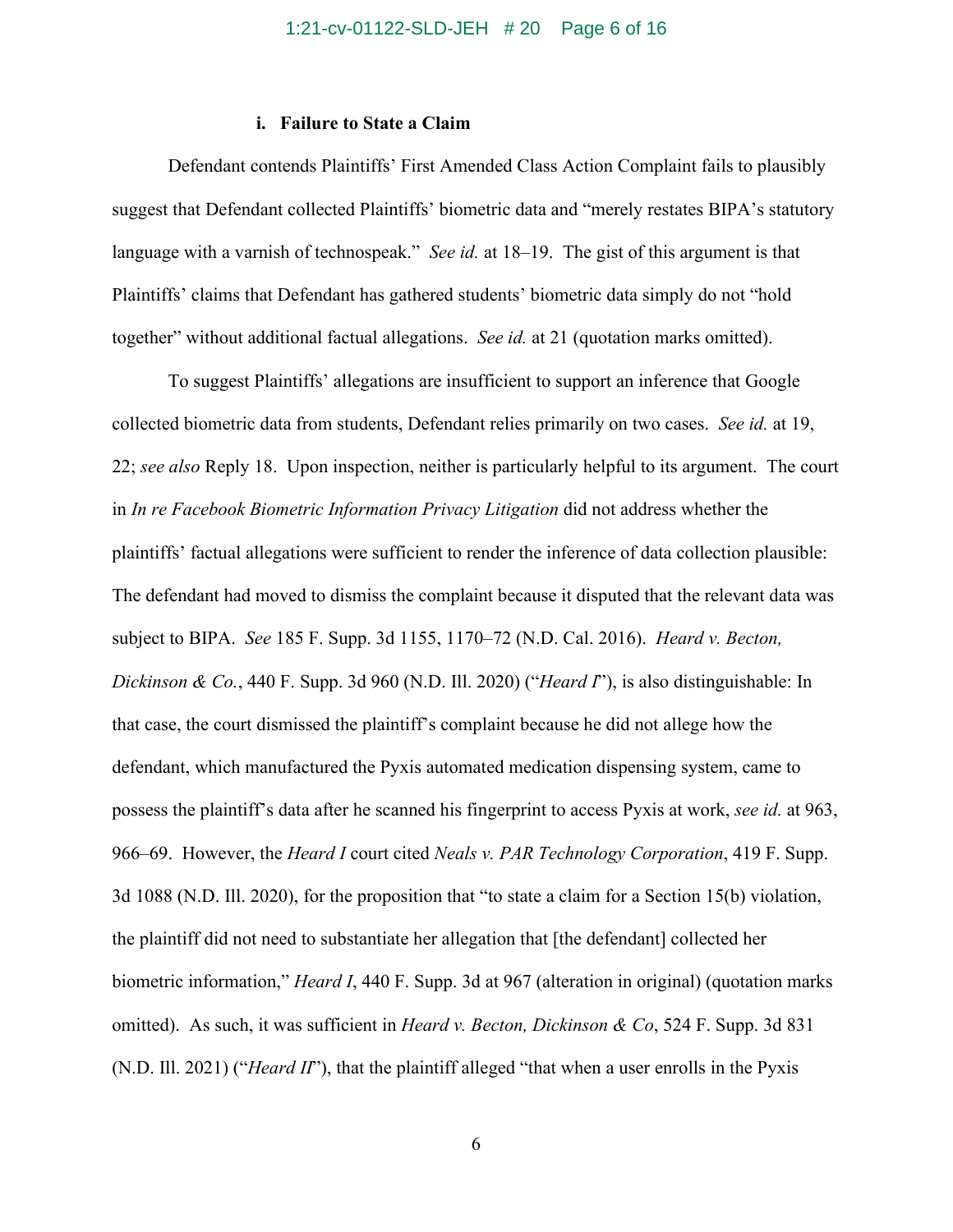### 1:21-cv-01122-SLD-JEH # 20 Page 7 of 16

system, the device scans the user's fingerprint, extracts the unique features of that fingerprint to create a user template, and then stores users' biometric information both on the device and in BD's servers," *id.* at 841.<sup>6</sup> The *Heard II* allegations echo the language of Plaintiffs' First Amended Class Action Complaint. *See* First Am. Class Action Compl. ¶¶ 38, 39 (alleging that when Plaintiffs used the ChromeBooks, Defendant "recorded [their] voices," "imaged their faces," and "extracted, collected, stored, and cataloged" the data in its database).

Defendant also argues that the First Amended Class Action Complaint "fails to explain how [Defendant's] alleged recording [of Plaintiffs' voices] is any different from a normal audio recording of Plaintiffs' voices, which clearly does not trigger BIPA." Mot. Dismiss 20. But Defendant cites a case to support this proposition in which the court rejected a similar argument at the motion to dismiss stage. *See Rivera v. Google Inc.*, 238 F. Supp. 3d 1088, 1100 (N.D. Ill. 2017) ("[I]t remains possible that Google could prevail on its face-template arguments (that is, that what Google collects from the photos are not covered by the Act) once further factual development has occurred . . . . Until that time, however, the Plaintiffs' allegations must be taken as true . . . ."). The *In re Facebook Biometric Information Privacy Litigation* court also declined to dismiss the plaintiffs' complaint on the basis of that argument. *See In re Facebook*, 185 F. Supp. 3d at 1172 ("[I]t may be that 'scan' and 'photograph' . . . take on technological dimensions that might affect the BIPA claims. . . . But those are questions for another day. The Court accepts as true [the] plaintiffs' allegations that Facebook's face recognition technology involves a scan of face geometry . . . ."); *see also Vance v. Int'l Bus. Machines Corp.*, 20 C 577, 2020 WL 5530134, at \*5 (N.D. Ill. Sept. 15, 2020) ("[The p]laintiffs allege that [the defendant] extracted biometric information from photographs to create [its dataset]. The [dataset] includes biometric

<sup>6</sup> Defendant's motion to dismiss Plaintiffs' First Amended Class Action Complaint was filed on August 2, 2021, *see*  Mot. Dismiss i, and thus postdates *Heard II*.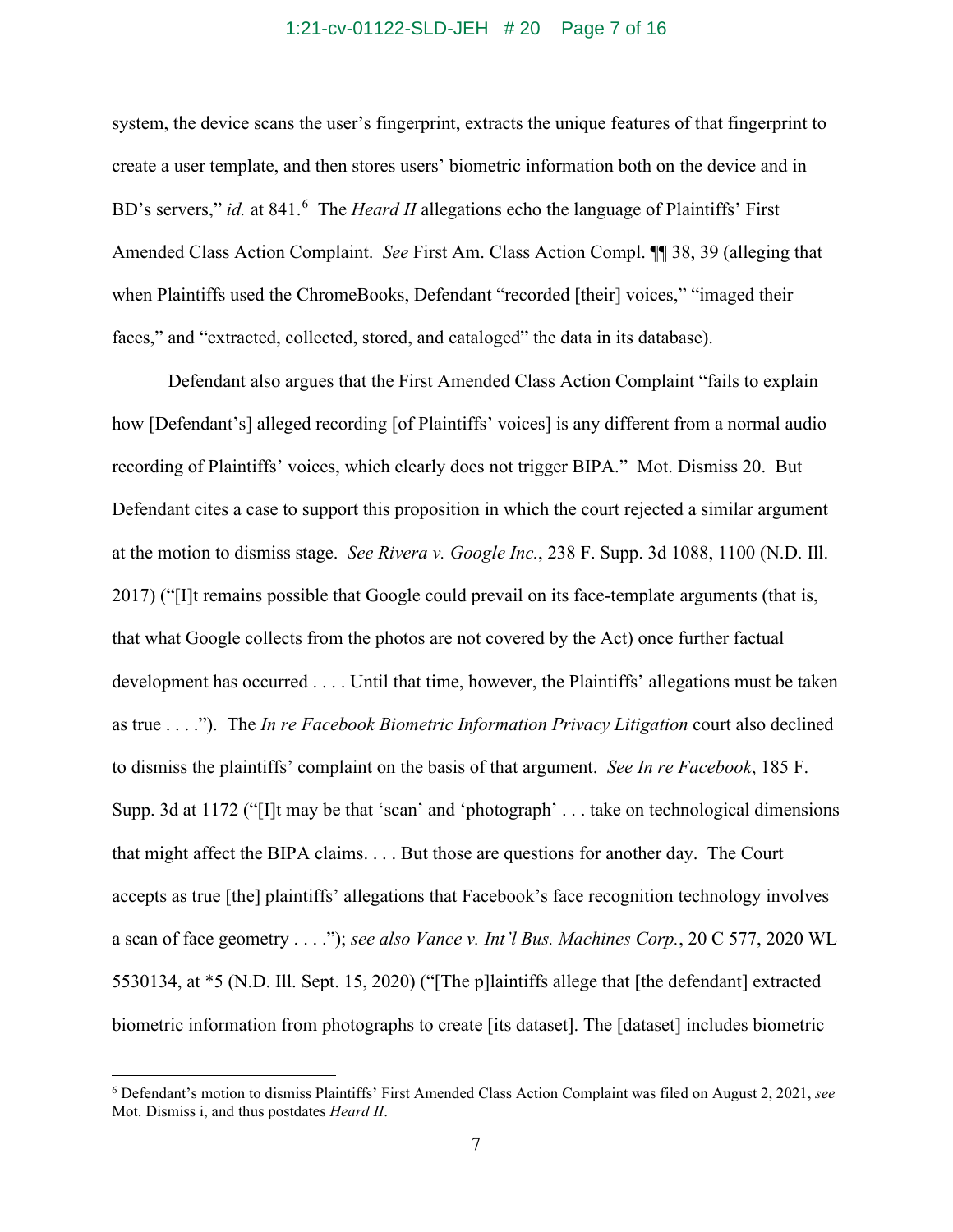#### 1:21-cv-01122-SLD-JEH # 20 Page 8 of 16

measurements that can be used to identify [the p]laintiffs. Thus, [the defendant's] alleged actions implicate BIPA."). At the motion to dismiss stage, it is enough that Plaintiffs' allegations plausibly implicate the collection of data falling within BIPA's ambit.

Defendant also contends it is implausible it would "'track' students in the manner alleged in the [First Amended Class Action Complaint]" because Defendant's "Privacy and Security Information" webpage "establishes that . . . [Defendant] 'do[es] not collect or use student data for advertising purposes or create advertising profiles.'" Mot. Dismiss 21 (fourth alteration in original) (quoting Privacy and Security Information 2, Mot. Dismiss Ex. A, ECF No. 16-2). There are no allegations related to advertising in the First Amended Class Action Complaint, *see*  First. Am. Class Action Compl.  $\P$  1–64, so the import of this argument is unclear: Plaintiffs are alleging Defendant collected their data not to sell ads but rather to improve its technology, *see id*. ¶ 40; make that technology more attractive to buyers and licensees, *see id.* ¶ 24; drive further adoption by schools, *cf. id.* ¶ 27; and "enhanc[e] the formidability of its brand," *id.* ¶ 40. In any event, Defendant's representations about its own privacy practices cannot control at the motion to dismiss stage. 7 *See Reed v. Palmer*, 906 F.3d 540, 549 (7th Cir. 2018) ("[T]he well-pleaded factual allegations in plaintiffs' complaints . . . are taken as true and considered in the light most favorable to plaintiffs on a Rule 12(b)(6) motion to dismiss."). Indeed, a key part of Plaintiffs' allegations is that Defendant does not abide by its public representations concerning privacy. *See* First Am. Class Action Compl. ¶¶ 29, 30.

<sup>7</sup> Defendant cites *Goplin v. WeConnect, Inc.*, 893 F.3d 488, 491 (7th Cir. 2018) (Barrett, J.), *see* Mot. Dismiss 21, but that case had a different procedural context. *Goplin* did not involve a motion to dismiss but rather a defendant's motion to compel arbitration. *Id.* at 489. The plaintiff, in his response to the motion, argued that the defendant was not a party to the arbitration agreement, directing the district court to language on the defendant's website that supported his claim that the defendant was not the entity with whom he had entered the agreement. *Id.* at 489–90. In that context, the district court concluded that the defendant had "failed to meet its burden of demonstrating that it was a party to the arbitration agreement or otherwise entitled to enforce it." *Id.* at 490.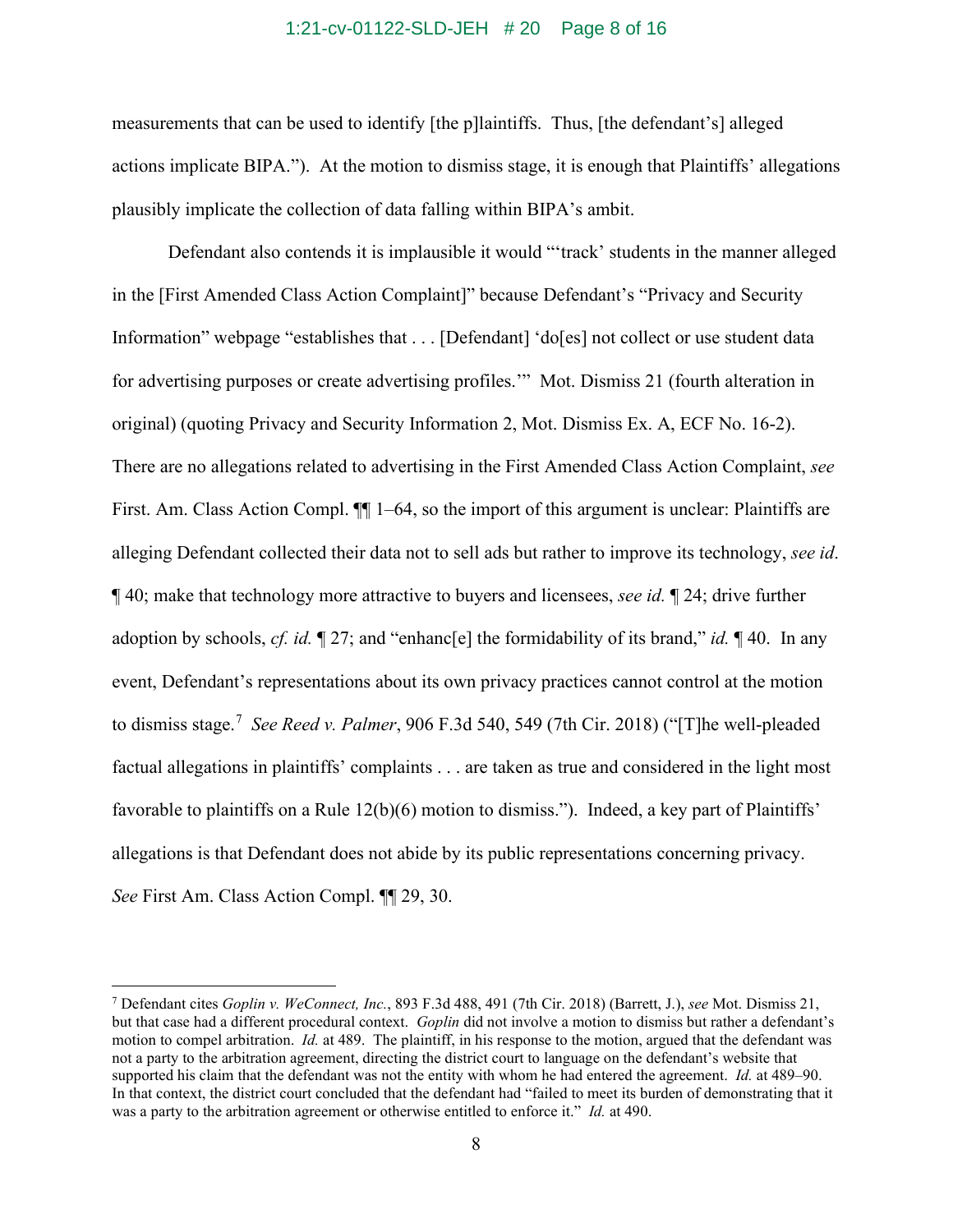# 1:21-cv-01122-SLD-JEH # 20 Page 9 of 16

Finally, Defendant argues Plaintiffs' allegations related to Google Photos are "disparate" and do not suggest that Defendant misappropriated Plaintiffs' biometric data because Plaintiffs did not claim to have used that product. *See* Mot. Dismiss 21–22; *see also* Reply 16–19. But the Court has found no authority suggesting allegations of that nature are even necessary for Plaintiffs to allege a § 15(b) claim. *See Stauffer v. Innovative Heights Fairview Heights, LLC*, 480 F. Supp. 3d 888, 907 (S.D. Ill. 2020) ("To allege a claim that [the defendant] violated BIPA, all [the plaintiff] must do is allege that Defendant collected, captured, purchased, received, or obtained her fingerprints without complying with BIPA's requirements."); *King v. PeopleNet Corp.*, No. 21 CV 2774, 2021 WL 5006692, at \*9 (N.D. Ill. Oct. 28, 2021) ("The bottom line is this: [The defendant] . . . allegedly obtained [the plaintiff's] biometric information. [The d]efendant didn't tell [her] about the collection, spell out why it was collecting the information or for how long, and didn't get a written release before-hand. [She] has stated a claim under § 15(b)."); *see also In re Clearview AI, Inc., Consumer Priv. Litig.*, Case No. 21-cv-135, 2022 WL 252702, at \*3 (N.D. Ill. Jan. 27, 2022) ("[I]t appears [the defendant] is arguing that [the] plaintiffs must fulfill the heightened pleading standard under Rule 9(b), which is simply not the case." (citation omitted)).

In sum, Plaintiffs have alleged that Defendant, without consent and notice, "recorded Plaintiffs' voices," "imaged their faces," and "extracted, collected, stored, and cataloged" their biometric data when Plaintiffs used audio and video features on ChromeBook laptops preinstalled with Defendant's "G Suite for Education" platform at their Illinois public schools. *See*  First Am. Class Action Compl. ¶¶ 38, 39. Nothing more is required to state their claim. *See, e.g.*, *Heard II*, 524 F. Supp. 3d at 841. Accordingly, the Court denies Defendant's motion to dismiss Plaintiffs' claim on this basis.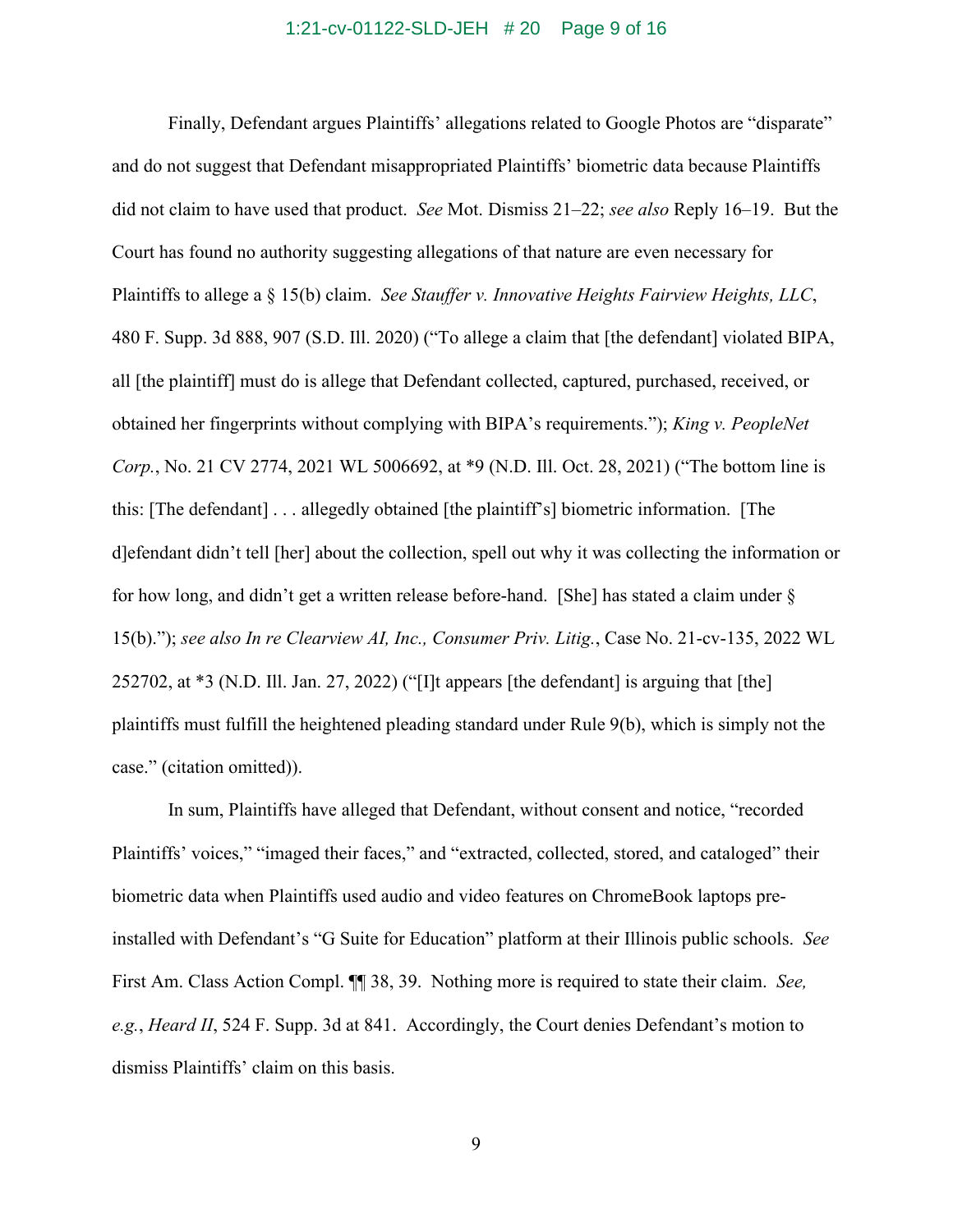### **ii. Preemption**

Defendant advances two preemption-related arguments for dismissal. *See* Mot. Dismiss 8–18. First, Defendant argues that COPPA expressly and implicitly preempts Plaintiff H.K.'s claim because COPPA regulates the collection of personal information from children under the age of 13 by online operators. *See id.* at 8–12. Defendant also argues that SOPPA, a recent Illinois law, precludes Plaintiffs' claims because SOPPA, not BIPA, governs the collection of biometric data in schools. *See id.* at 12–18.

"Preemption . . . is an affirmative defense upon which the defendants bear the burden of proof." *Benson v. Fannie May Confections Brands, Inc.*, 944 F.3d 639, 645 (7th Cir. 2019) (quotation marks omitted). Because "[a]ffirmative defenses do not justify dismissal under [Federal Rule of Civil Procedure] 12(b)(6)[,] [m]oving for judgment on the pleadings under Rule 12(c) is the more appropriate way to address an affirmative defense." *See id.* (quotation marks omitted); *cf. Bausch v. Stryker Corp.*, 630 F.3d 546, 561 (7th Cir. 2010) ("The defendants led the district court into a procedural sidetrack that began with . . . mov[ing] for dismissal under Rule 12(b)(6) rather than filing an answer to plead preemption as an affirmative defense and moving for judgment on the pleadings under Rule  $12(c)$ ."). "Dismissal based on an affirmative defense is appropriate only when the pleadings and matters properly subject to judicial notice make clear that a plaintiff's claim is barred as a matter of law." *Fleury v. Union Pac. R.R. Co.*, 528 F. Supp. 3d 885, 890 (N.D. Ill. 2021).

## **1. COPPA**

COPPA, the federal law regulating the collection of personal information from children under the age of 13, contains an express preemption provision. It reads:

No State or local government may impose any liability for commercial activities or actions by operators in interstate or foreign commerce in connection with an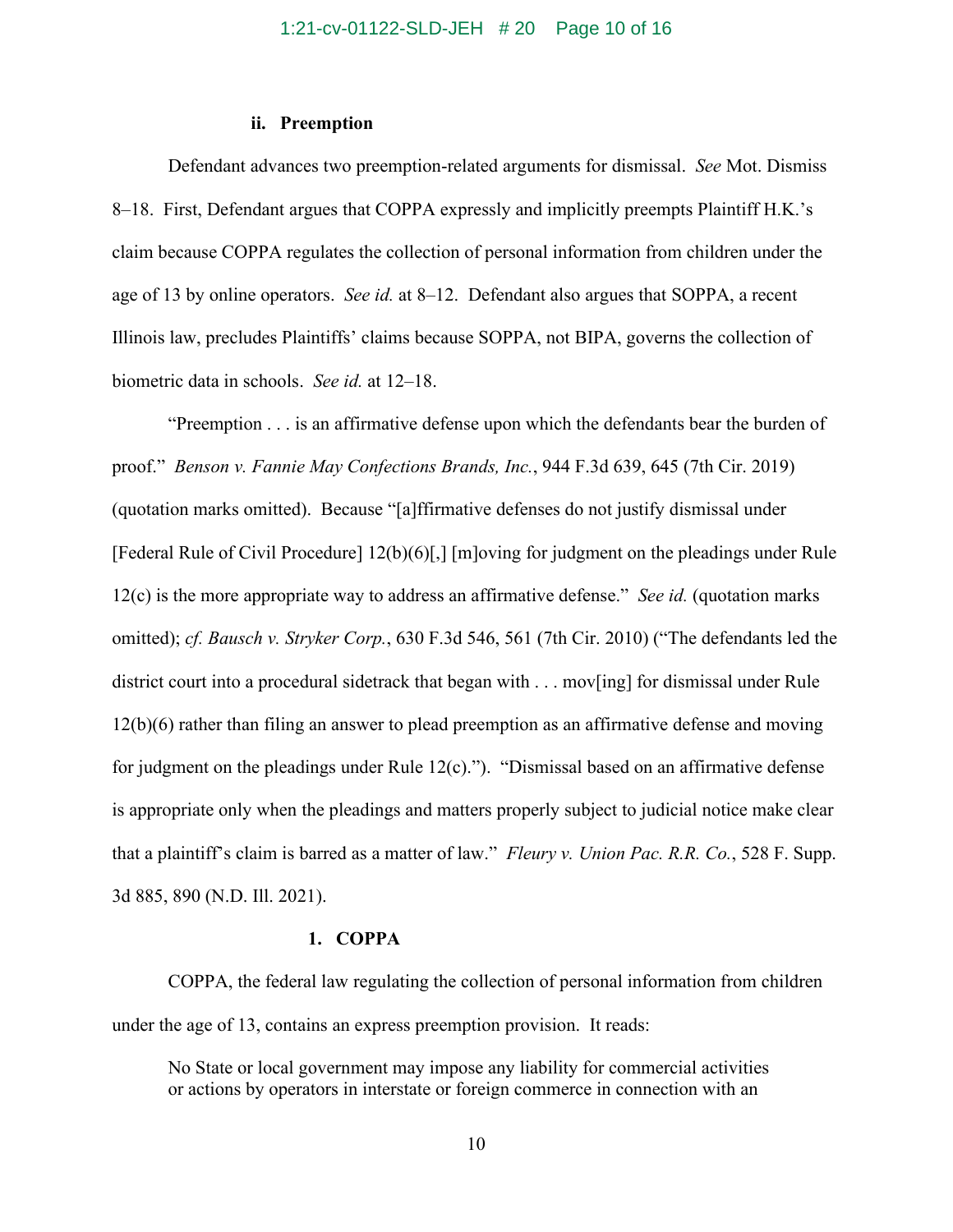### 1:21-cv-01122-SLD-JEH # 20 Page 11 of 16

activity or action described in this chapter that is inconsistent with the treatment of those activities or actions under this section.

15 U.S.C. § 6502(d). Defendant argues that its alleged conduct is regulated by COPPA and that BIPA treats that conduct inconsistently: BIPA and COPPA have, at minimum, different notice and data retention requirements, plus COPPA has no private right of action and provides for enforcement by state attorneys general and the Federal Trade Commission ("FTC"). *Cf.* 15 U.S.C. § 6501–06. Accordingly, Defendant contends H.K.'s claims are preempted by COPPA. Mot. Dismiss 8–10.

Plaintiffs respond that "nothing in [COPPA's express preemption provision] prohibits a state from holding an online operator liable for conduct that so happens to also violate COPPA." Resp. Mot. Dismiss 3. If there are differences between COPPA and BIPA's consent, notice, and retention rules, Plaintiffs argue that they are immaterial. *Cf. id.* at 4 ("Defendant fails to cite any *material* difference." (emphasis added)). As for the private right of action, Plaintiffs claim that "*Tiny Lab Productions* held the exact opposite." *Id.* at 5 (referencing *New Mexico ex rel. Balderas v. Tiny Lab Productions*, 457 F. Supp. 3d 1103 (D.N.M. 2020)).

"If [a] statute contains an express pre-emption clause, the task of statutory construction must in the first instance focus on the plain wording of the clause, which necessarily contains the best evidence of Congress' pre-emptive intent." *CSX Transp., Inc. v. Easterwood*, 507 U.S. 658, 664 (1993); *see also Nelson v. Great Lakes Educ. Loan Servs., Inc.*, 928 F.3d 639, 647 (7th Cir. 2019) ("Express preemption presents a question of statutory interpretation, so we start with the preemptive language . . . ."). Per the language of COPPA's preemption clause, Congress intended that "[n]o State or local government may impose any liability . . . in connection with an activity or action described in [COPPA] that is inconsistent with the treatment of those activities or actions . . . ." 15 U.S.C. § 6502(d).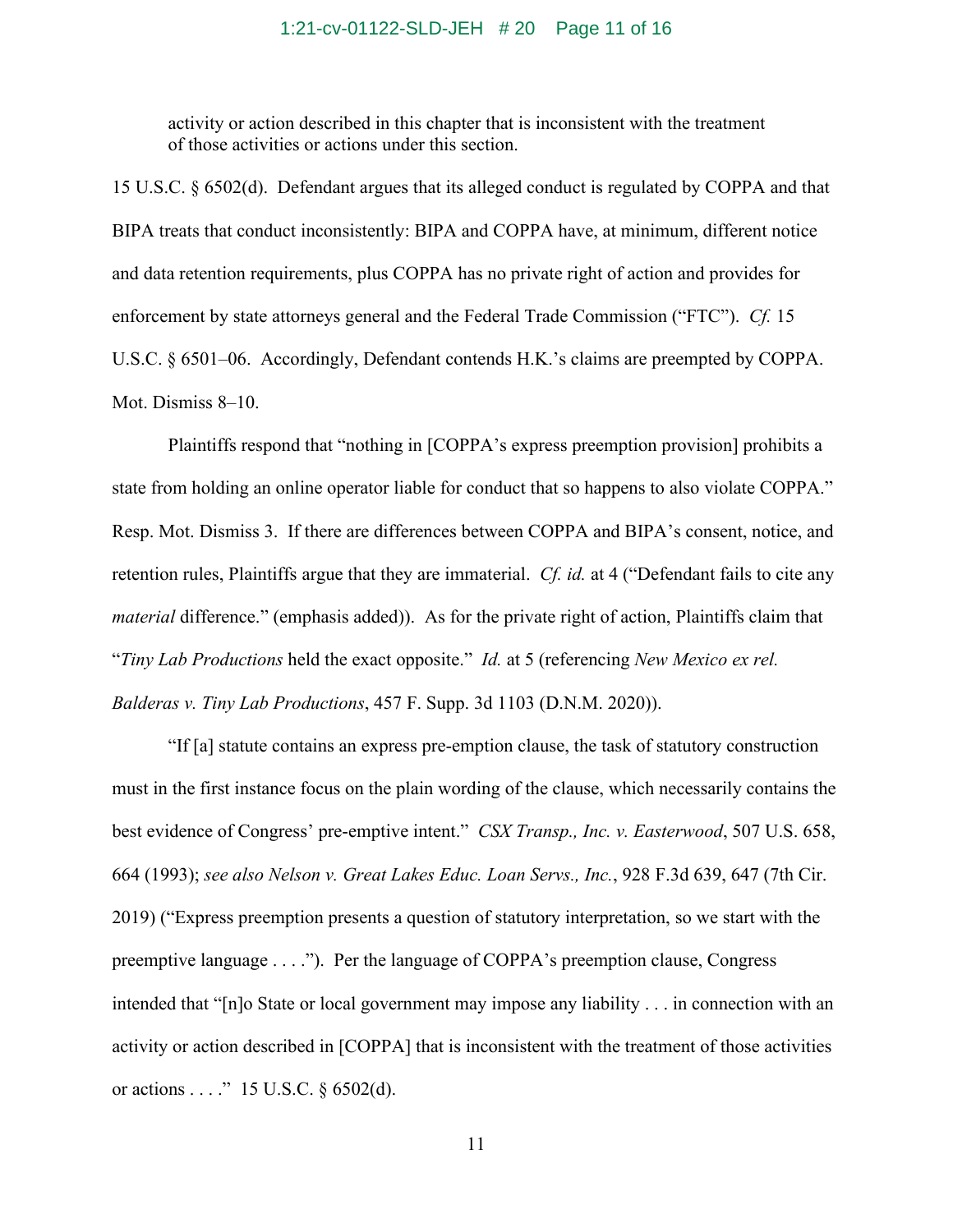### 1:21-cv-01122-SLD-JEH # 20 Page 12 of 16

Plaintiffs do not contest that Defendant's alleged conduct "happens to . . . violate

COPPA." *See* Resp. Mot. 3. Thus, to allow Plaintiffs to assert H.K.'s claim against Defendant would be "inconsistent with [COPPA's] treatment" of online data collection from children under 13 because COPPA provides for no private right of action, *id.* § 6504, whereas BIPA does so explicitly, 740 ILCS 14/20. *See Hubbard v. Google LLC*, 546 F. Supp. 3d 986, 991 (N.D. Cal. 2021) ("Allowing private plaintiffs to bring suits for violations of conduct regulated by COPPA, even styled in the form of state law claims, with no obligation to cooperate with the FTC, is inconsistent with the treatment of COPPA violations as outlined in the COPPA statute."); <sup>8</sup> *Manigault-Johnson v. Google, LLC*, Civil Action No. 2:18-cv-1032-BHH, 2019 WL 3006646, at \*6 (D.S.C. Mar. 31, 2019) ("Plaintiffs seek to use the vehicle of state law to privately enforce the provisions of COPPA, which Congress clearly intended to preclude when it included an express preemption clause in COPPA and assigned exclusive enforcement of COPPA to the Federal Trade Commission and state attorneys general.").<sup>9</sup>

The Court cannot agree with Plaintiffs' characterization of *Tiny Lab*, which elides a crucial distinction between that case and the instant action. In *Tiny Lab*, the State of New Mexico brought COPPA, state common law, and state statutory claims against a game developer whose "cartoonish" offerings attracted child players. 457 F. Supp. 3d at 1109–10. Also named

<sup>8</sup> Plaintiffs argue this case is distinguishable because the operative complaint alleged that Google disclosed it had collected data. Resp. Mot. Dismiss 5 ("Here, Plaintiffs allege that Defendant failed to disclose."). It is unclear why that distinction is dispositive, assuming there is even a meaningful difference between the allegations. *Compare Hubbard*, 546 F. Supp. 3d at 991 ("Google did not disclose the full extent of the information it collected from the children.") *with* First Am. Class Action Compl. ¶ 27 ("Google publicly assured . . . it only collects education-related data from students using its 'G Suite for Education' platform.").

<sup>9</sup> In the interest of thoroughness, the Court notes that the Third Circuit reached a different conclusion on preemption in *In re Nickelodeon Consumer Privacy Litigation*, 827 F.3d 262 (3d. Cir. 2016), but that case is distinguishable because the plaintiffs had brought a common law intrusion upon seclusion claim against the defendant, *see id.* at 291, and the court reasoned that the "the heart of the plaintiffs' intrusion claim is not that Viacom and Google *collected* children's personal information, or even that they *disclosed* it. Rather, it is that Viacom created an expectation of privacy on its websites and then obtained the plaintiffs' personal information under false pretenses," *see id.* at 291–93l. Here, the "heart" of Plaintiffs' claim is that Defendant collected their biometric data without consent and notice. *See* First. Am. Class Action. Compl. ¶ 42.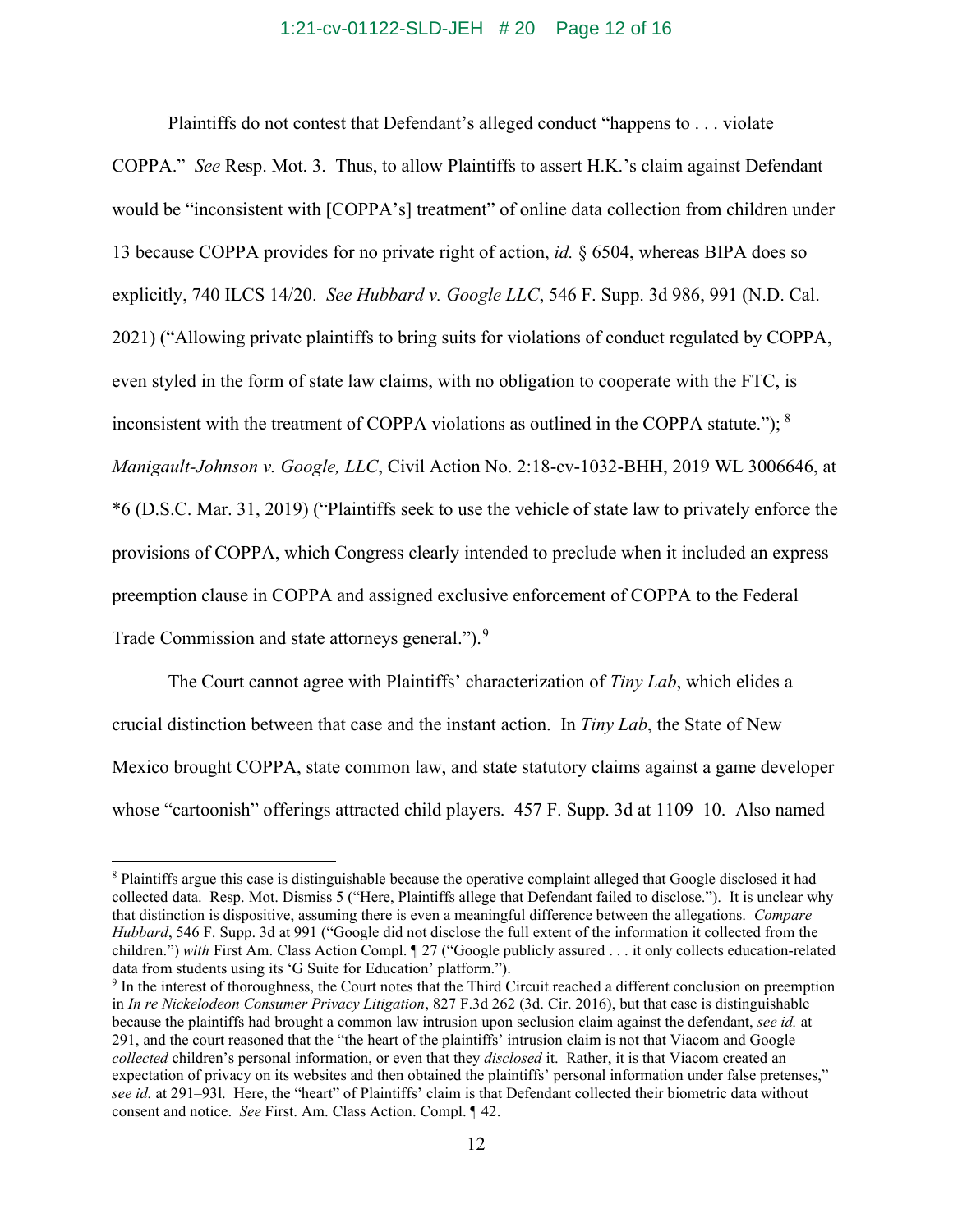### 1:21-cv-01122-SLD-JEH # 20 Page 13 of 16

as defendants were various companies that sold proprietary technologies to the developer, who argued COPPA preempted the state law claims against them. *See id.* at 1110, 1120–21. The court found that the state law claims against all but one of the companies were preempted because there were no allegations that those companies "had actual knowledge that they were collecting personal information" and it would be "inconsistent with COPPA's imposition of an actual knowledge standard . . . to hold the [companies] liable under state law." *Id.* at 1120–21. The claims were not preempted as to the remaining company defendant because there were allegations the defendant knew it was "collecting personal information from users of childdirected apps." *Id.* at 1121 ("Accordingly, to allow Plaintiff's state law claims against Google to proceed would result in the imposition of liability only for conduct that violates COPPA, and thus would not run afoul of COPPA's express preemption provision."). The *Tiny Lab* court, in reaching both conclusions, did not address the potential "inconsisten[cy]," *see* 15 U.S.C. § 6502(d), of a private right of action because the plaintiff was the State of New Mexico*.* 457 F. Supp. 3d at 1110.<sup>10</sup> But here, Plaintiffs are private parties. *See Hubbard v. Google LLC*, 508 F. Supp. 3d 623, 632 (N.D. Cal. 2020) ("*Tiny Lab* was brought by the New Mexico Attorney General, who can enforce violations of COPPA under the statute's remedial scheme. . . . [T]he Court finds that *Tiny Lab* is distinguishable and does not inform the decision in this case.").

Here, Plaintiffs allege that Defendant collected students' voiceprints and face templates without consent, without notice, and without a data retention policy. First Am. Class Action Compl. ¶¶ 59–61. Although COPPA does not expressly reference biometric data in its statutory text, the COPPA Rule broadly regulates the collection of children's personal information. *See* 16

<sup>10</sup> Contrary to Plaintiffs' insinuation, *see* Resp. Mot. Dismiss 3–4, *Tiny Lab* also does not suggest only "material" inconsistencies are implicated by COPPA's express preemption provision. *See Tiny Lab*, 457 F. Supp. 3d at 1121 ("COPPA preempts state law that treats like conduct differently.").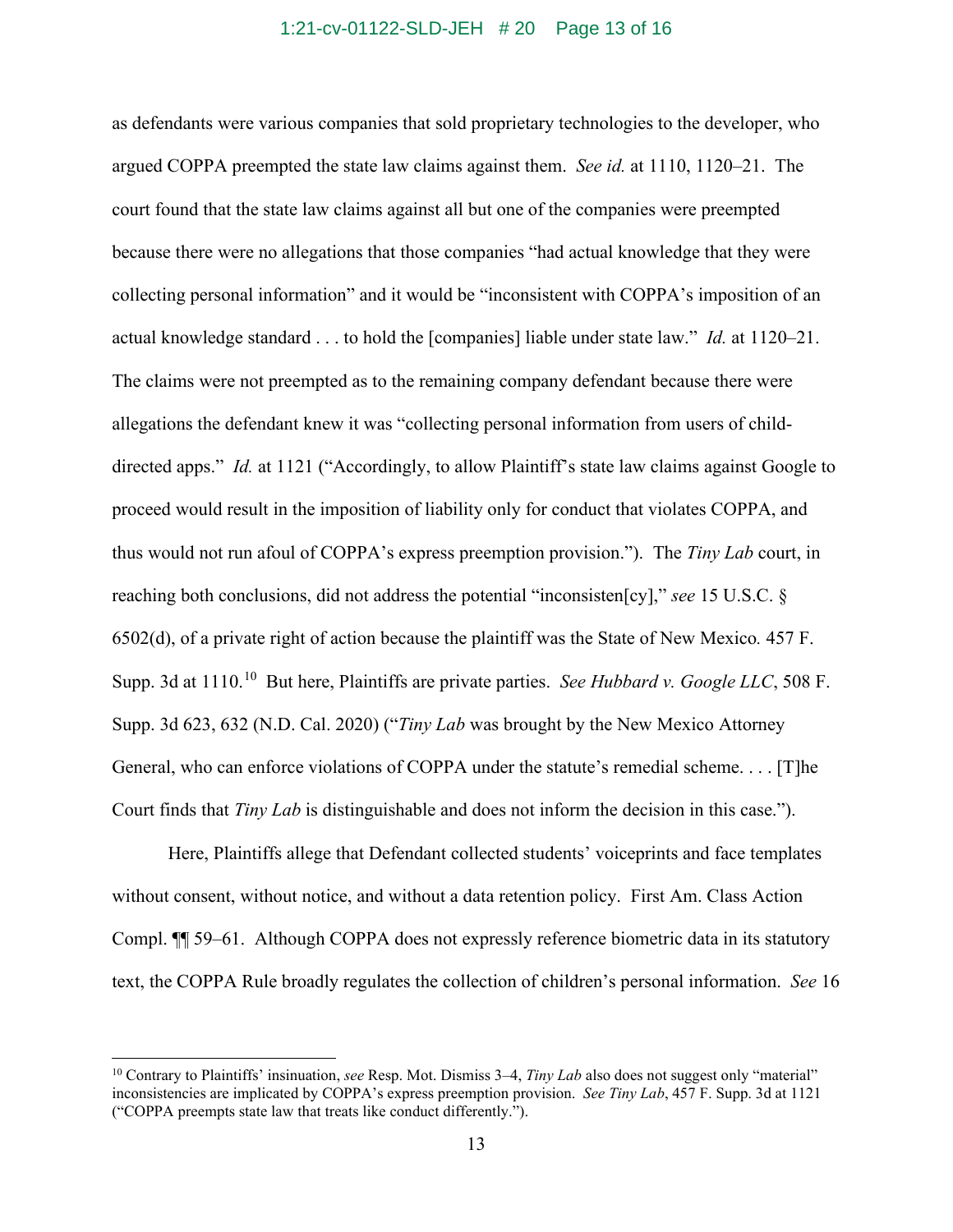### 1:21-cv-01122-SLD-JEH # 20 Page 14 of 16

C.F.R. § 312.2 ("Personal information means individually identifiable information about an individual collected online" including "[a] photograph, video, or audio file where such file contains a child's image or voice," "[a] persistent identifier that can be used to recognize a user over time," and "[i]nformation concerning the child . . . that the operator collects online from the child and combines with an identifier described in [the Rule's] definition."). The COPPA Rule also broadly defines data collection as "the gathering of any personal information from a child by any means." *See id.* And Plaintiffs' response makes clear that Plaintiffs are asserting Defendant's conduct falls squarely in COPPA's orbit, *see* Resp. Mot. Dismiss 3; Plaintiff does not challenge that COPPA indeed regulates Defendant's alleged conduct. On those facts, the Court will dismiss H.K.'s claim against Defendant, but without precluding Plaintiffs from amending their complaint to add additional allegations that could possibly bring the claim "beyond what [is] regulated by COPPA." *See Hubbard*, 546 F. Supp. 3d at 992.

#### **2. SOPPA**

SOPPA "is intended to ensure that student data will be protected when it is collected by educational technology companies." 105 ILCS 85/3. Among other provisions, SOPPA requires educational technology operators to enter into agreements with schools concerning student data collection. 105 ILCS 85/15(4). Defendant argues SOPPA precludes Plaintiffs' claims because it postdates BIPA and is the "more specific statute" regulating the collection of biometric data from Illinois students. Mot. Dismiss 12–15. Moreover, Defendant argues that "allowing BIPA actions in the school context would lead to unworkable results" because "educational technology providers would . . . be forced to obtain consent directly from parents of each student" and "direct parental consent requirements would impede the kind of swift delivery of technology to students that proved invaluable during the COVID-19 pandemic." *Id.* at 16–17.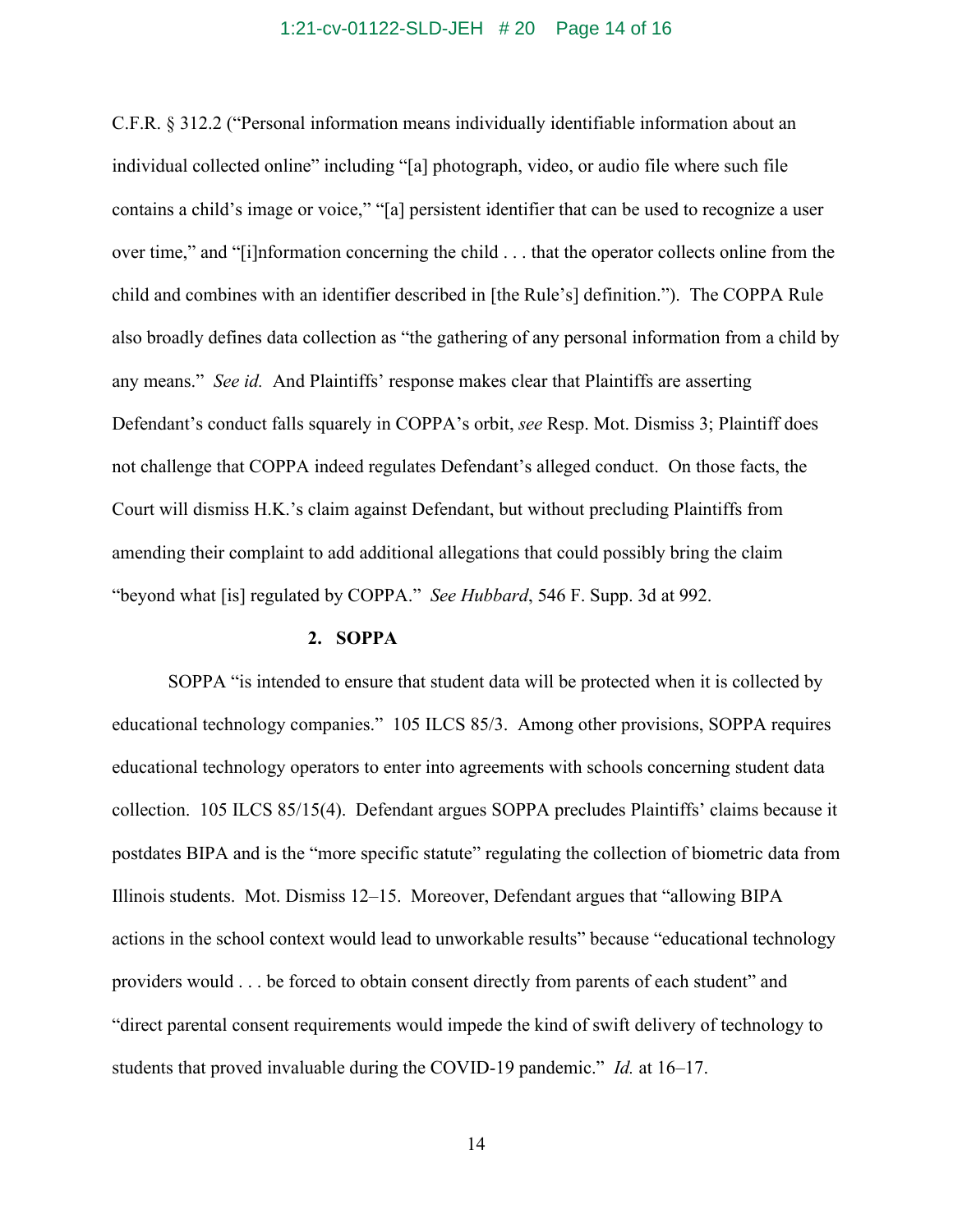### 1:21-cv-01122-SLD-JEH # 20 Page 15 of 16

Defendant's argument may have ultimately merit, but the Court cannot grant Defendant's motion to dismiss on the basis of the First Amended Class Action Complaint. *See Fleury*, 528 F. Supp. 3d at 890. Without a more developed record, Defendant's contention that "direct parental consent requirements would impede . . . swift delivery" of educational technology and "create disincentives for providers to develop and deliver technology designed for the classroom," *see*  Mot. Dismiss 17, is, at best, speculative. *See Fleury*, 528 F. Supp. 3d at 896 ("This underscores the dearth of facts currently in the record; any determination by the Court as to what impact BIPA would have on [the defendant's] operations would be highly speculative." (quotation marks omitted)); *see also Rogers v. BNSF Ry. Co.*, Case No. 19 C 3083, 2019 WL 5635180, at \*3 (N.D. Ill. Oct. 31, 2019) ("Any impact of the BIPA's disclosure, consent, and recordkeeping requirements on [the defendant's] operations is—on the present record at least—not just indirect but also highly speculative.").

This contention is also not supported by the materials provided by Defendant, assuming it would be proper for the Court to consider them on a motion to dismiss. For example, the short article about Plaintiffs H.K. and J.C.'s school district is silent on the impact of remote learning on educational technology providers. *See* Mot. Dismiss Ex. B, ECF No. 16-3. Another exhibit appears to undermine the conclusion that a parental content requirement would be onerous and unworkable. *See* Privacy and Security Information 2 ("We contractually require that schools using G Suite for Education get the parental consent required by COPPA. Our services can be used in compliance with COPPA as long as a school has parental consent.").

A threshold issue, however, is whether BIPA requires parental consent for student data collection at all. This assumption underlies Plaintiffs' First Amended Class Action Complaint, *see, e.g.*, First Am. Class Action Compl. ¶ 4, but it is not clear that Farwell and Whitehead are in